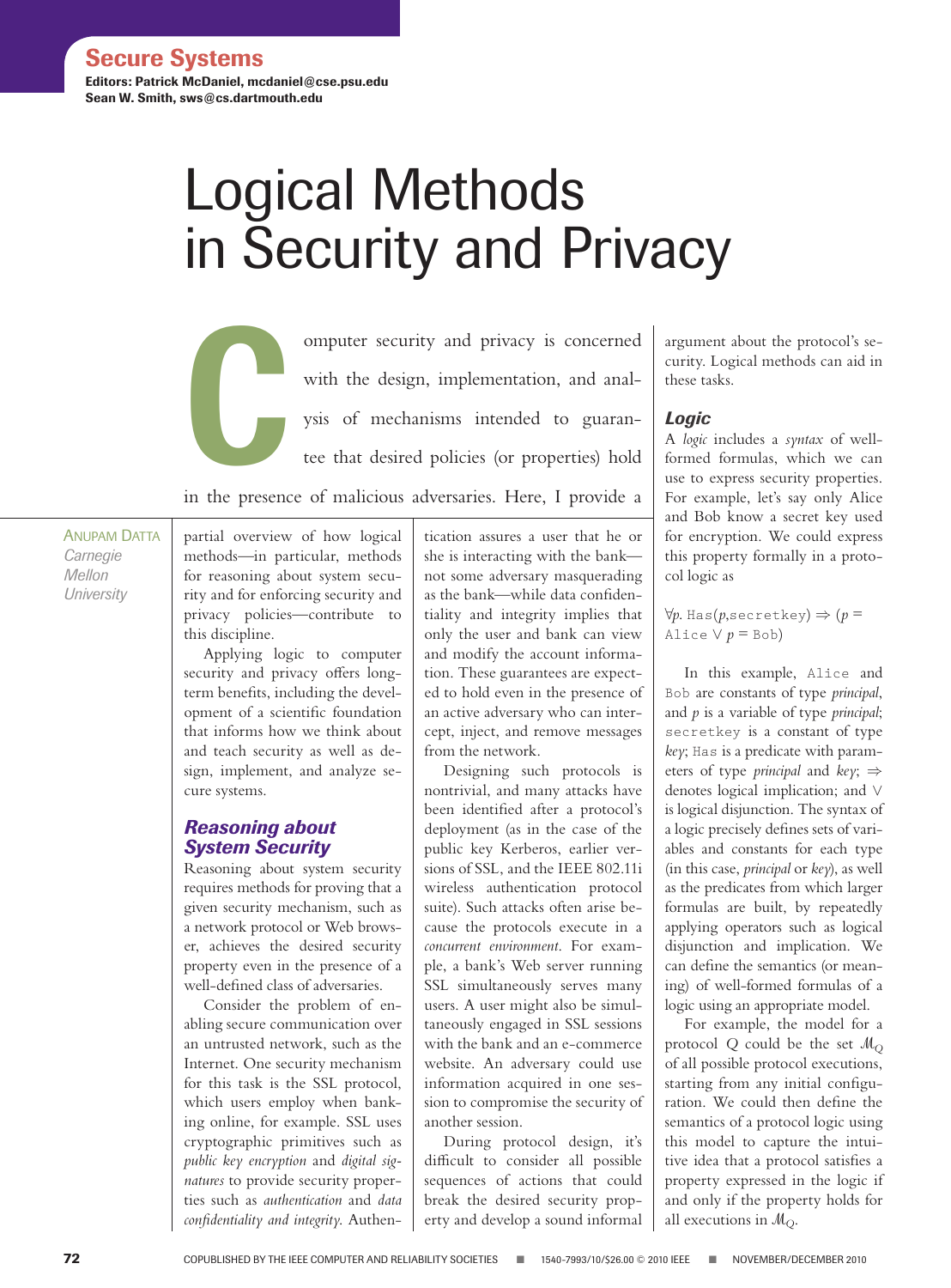## *Model Checking*

Logical methods based on *model checking* can help identify attacks on a protocol *Q* automatically by exhaustively checking the model  $M_{\odot}$ —that is, by searching for a possible execution of *Q* that does not satisfy the desired property. This method applies to a protocol's *finite* configurations (such as SSL with three servers and four client sessions).

Early examples of modelchecking protocols include efforts with the FDR (Failure Divergences Refinement Checker) tool<sup>1</sup> and the Murphi tool. State-of-the art protocol model checkers, such as those in the AVISPA (Automated Validation of Internet Security Protocols and Applications) tool set, scale even better and have been successfully applied to many industrial protocols. These tools can serve as useful aids in debugging designs of complex protocols.

## *Protocol Logics*

Although model-checking tools can automatically identify attacks on finite protocol configurations, *protocol logics* serve the dual purpose of proving the absence of attacks on a protocol for an unbounded number of concurrent sessions. An early example of a protocol logic is BAN  $\log{ic}$ , a more recent example is Protocol Composition Logic.<sup>3</sup>

The proof system for protocol logics codify principles that protocol designers use to informally reason about protocol security. A *proof system* for a logic consists of *axioms* and *inference rules*. We prove a *theorem* by starting from axioms and repeatedly applying inference rules.

For example, an axiom in the proof system of a protocol logic might capture the difficulty of forging signatures by stating that if Alice verifies Bob's signature on a message, and Bob is the only principal who possesses his signing key, then Bob must have produced the signature. An example of an inference rule is *modus ponens*, which states that if  $\varphi$  and  $\varphi \Rightarrow$  $\psi$  are provable, then so is  $\psi$ . If it's provable that Alice verifies Bob's signature on a message during a protocol execution, then we could use an instance of this inference rule, together with the signature axiom, to prove the theorem that Bob produced the signature on the message.

Typically, the proof system for a logic is *sound*, implying that every theorem about a protocol *Q* proved using the proof system actually holds for all executions in  $M_{\odot}$ . This soundness result implies that if we can construct a formal proof of protocol security, then the informal argument that the proof codifies doesn't contain the kind of fallacious reasoning that is at the heart of many errors in protocol designs.

Using soundness results to connect proof systems to protocol execution semantics is one difference between some of the early protocol logics and more recent ones. Other differences include broader coverage of protocols and properties and the development of modular reasoning principles that have enabled application of these methods to large industrial security protocol suites, such as the IEEE 802.11i suite for wireless local area networks and the IEEE 802.11s suite for wireless mesh networks.

### *Deployment: Limitations and Challenges*

It's important to note that the security guarantees assured by these methods are not absolute; they hold only in the underlying model of protocol execution and attack. An adversary could break the security property using capabilities that the model doesn't consider.

For example, we typically assume that cryptographic primitives are perfect (for example, a signature is unforgeable with probability of 1). We also often assume that the programming language

for modeling protocols doesn't include features such as pointers that an implementation in a language like C will have. Nevertheless, the results of such an analysis have value, because they demonstrate the absence of a large class of designlevel attacks on protocols. Indeed, researchers are actively working on logical methods for more refined models that consider, for example, complexity-theoretic models of cryptography and features of implementation languages such as C and F#.

The study of logical methods for reasoning about security protocols has produced a significant scientific foundation for this area and resulted in methods and tools that have impacted deployed protocols. Although my earlier discussion focused on protocols, related logical methods have also been developed for reasoning about security properties of other classes of systems, including operating system kernels, trusted computing systems, and Web platforms. Several institutions have successfully used these methods and tools in teaching the process of secure protocol and system design.

Specifically, before implementing a completed protocol or system design, it's worthwhile to subject the design to a careful analysis using, for example, model-checking tools. Some of these tools (such as the Murphi model checker) are easy to use, even without any background in formal logic. This approach can help identify and correct design-level flaws. However, if the model checker doesn't find any attacks, it doesn't mean that the system is secure, because the model checker can only check small finite configurations (usually less than 10 concurrent sessions of security protocols).

It's then useful to try to prove that the protocol or system is secure using the proof system of a logic. This step typically requires more expertise in logic; graduate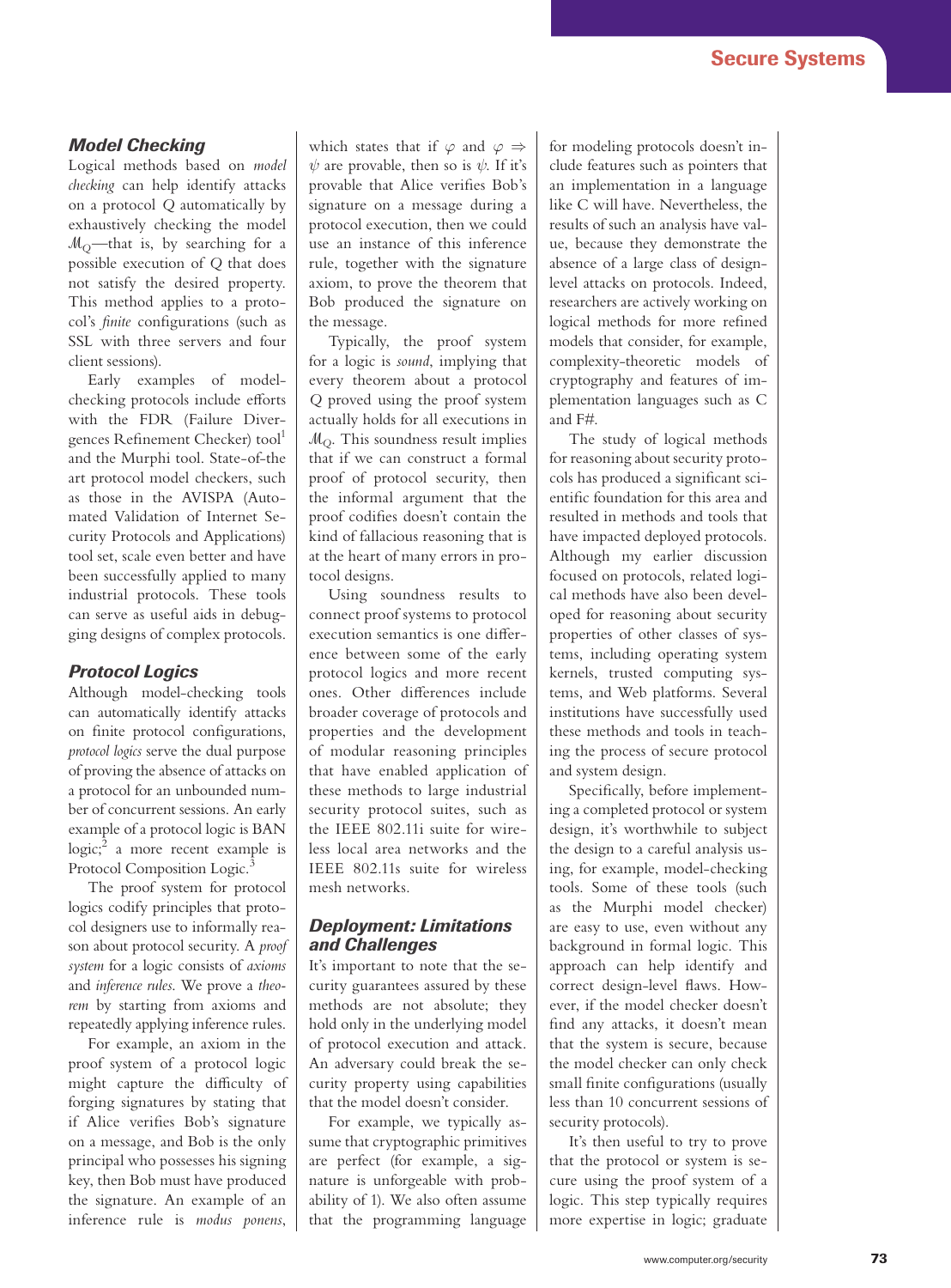students without significant prior experience can usually learn to use such logics with a reasonable amount of effort.

is either part of that patient's care team or was granted access rights by a doctor in that care team.

One insight that Bulter Lamp-

In addition to reasoning about system security, logical methods can also be used to design and implement mechanisms for enforcement of policies—for example, for access control and privacy.

### *Enforcing Security and Privacy Policies*

In addition to reasoning about system security, logical methods can also be used to design and implement mechanisms for enforcement of policies—for example, for access control and privacy.

Consider the problem of protecting patient privacy in a hospital. The hospital's privacy policy, following the Health Insurance Portability and Accountability Act (HIPAA), could specify conditions under which the hospital can use a patient's personal health information (such as for diagnosis, treatment, or billing) and share it with entities outside the hospital (such as the patient or his or her insurance company). The hospital might use a combination of security mechanisms involving *access control* and *audits* to ensure that it respects this policy, even in the presence of external adversaries and insiders (hospital employees) who might try to violate the policy.

## *Access Control*

Access control mechanisms could restrict access to a patient's record to only the set of nurses and doctors who are involved in caring for the patient (the care team). However, a care-team doctor could delegate access rights to another doctor standing in for him or her on a particular day. So, doctors could gain access to a patient's record by providing evidence to the reference monitor (which mediates access) that reveals he or she

son and his colleagues pointed out is that a logic could represent access control policy rules, such as the ones I've outlined.<sup>4</sup> A logical proof that shows why policy rules authorize access could constitute sufficient evidence for the reference monitor to grant access. Furthermore, logical inference and automated proof search could implement the policy rules directly.

There's now a substantial body of work on logic-based access control methods and their use in operating systems, Web security, physical access control, file system access control, and distributed trust management systems. Hospitals could, in principle, use similar mechanisms to restrict access to patient records.

In practice, many hospitals currently use coarse-grained access control, for example, to restrict access to patient records to hospital employees based on their roles (doctor, administrative staff, and so on) or physical location (for example, nurses working for a large hospital chain might have access to records of patients only at the location where they work). Indeed, it's important to understand what access control policies work best in a healthcare setting, given the need to balance easy access for healthcare providers and patient privacy. Once we determine the appropriate access control policies, we can enforce them using logicbased access control mechanisms (in particular, we could easily codify role-based access control).

A remaining challenge, which researchers are currently actively working on, is to make logicbased access control more usable for example, by developing policy languages with easily understandable syntax as well as tools with user-friendly interfaces for authoring and updating policies.

## *Audits*

Note that access control mechanisms aren't sufficient for enforcing all privacy policies, such as clauses in the HIPAA Privacy Rule that

- impose conditions on transmission of various types of personal information based on subjective beliefs (for example, letting hospital officials share protected health information with law enforcement agencies if a death is suspicious);
- restrict information use to specified purposes (such as treatment or payment); and
- associate future obligations with transmissions (for example, requiring hospitals to respond in a timely manner to patient requests pertaining to the patient's protected health information).

The current practice is to record all accesses to patient records in an audit log and rely on manual audits to identify violations and to hold individuals accountable for such violations. A significant open problem is to develop foundations for accountability and computational methods for structuring audits that reduce human involvement in the process.

Adam Barth and his colleagues' recent work provides a representative example of the use of logical methods for representing and enforcing privacy policies.<sup>5</sup> This effort formalizes concepts from *contextual integrity*, a philosophical account of privacy in terms of the transmission of personal information.

A central concept in this theo-